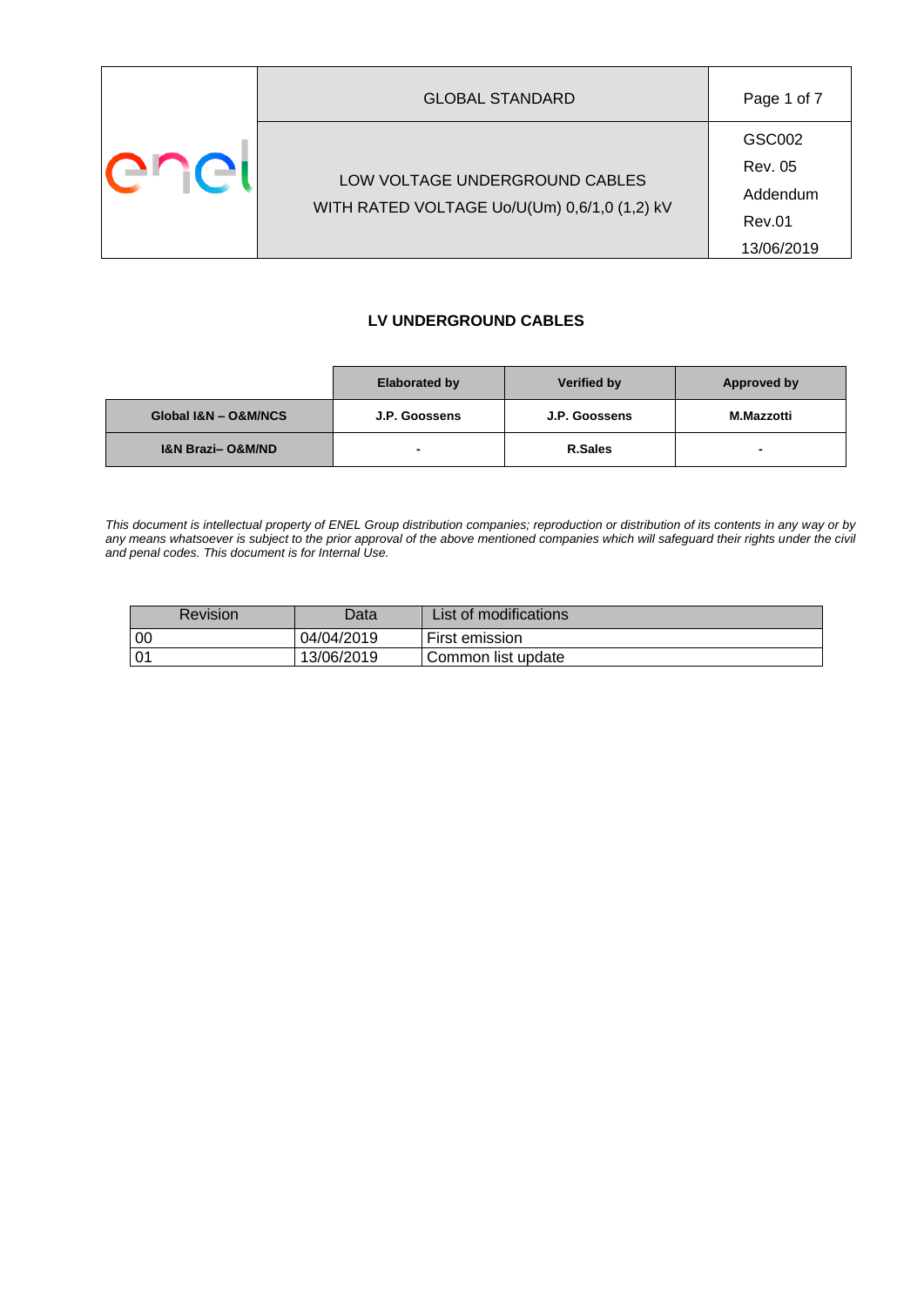|              | <b>GLOBAL STANDARD</b>                                                         | Page 2 of 7                                                         |
|--------------|--------------------------------------------------------------------------------|---------------------------------------------------------------------|
| $\mathbf{H}$ | LOW VOLTAGE UNDERGROUND CABLES<br>WITH RATED VOLTAGE Uo/U(Um) 0,6/1,0 (1,2) kV | GSC002<br><b>Rev. 05</b><br>Addendum<br><b>Rev.01</b><br>13/06/2019 |

# **INDEX**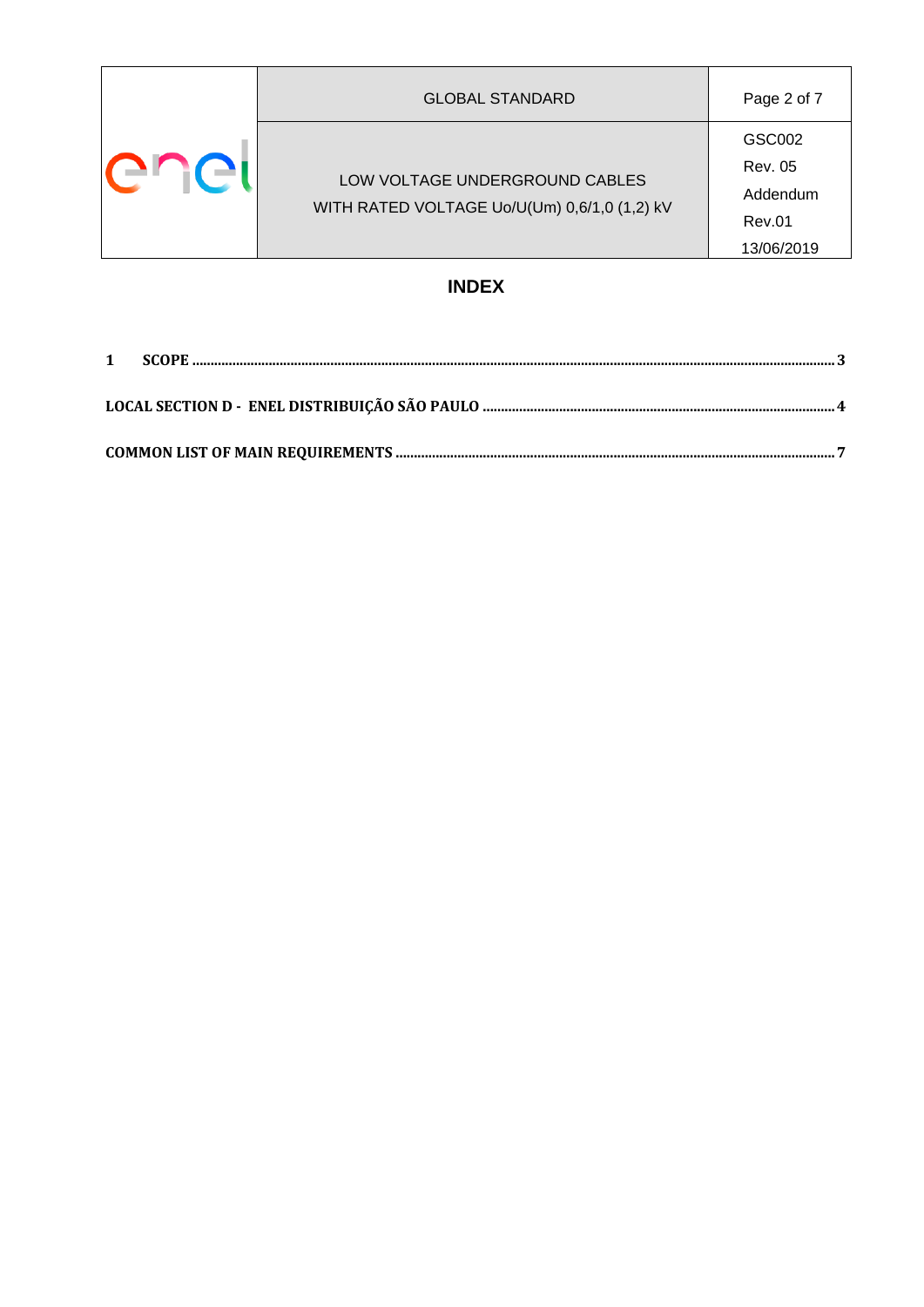|         | <b>GLOBAL STANDARD</b>                                                         | Page 3 of 7                                                  |  |  |  |
|---------|--------------------------------------------------------------------------------|--------------------------------------------------------------|--|--|--|
| i ( - I | LOW VOLTAGE UNDERGROUND CABLES<br>WITH RATED VOLTAGE Uo/U(Um) 0,6/1,0 (1,2) kV | GSC002<br><b>Rev. 05</b><br>Addendum<br>Rev.01<br>13/06/2019 |  |  |  |

### <span id="page-2-0"></span>**1 SCOPE**

This addendum of the Global Standard GSC002 rev. 5 specifies the requirements applicable to Enel Distribuição São Paulo (Brazil). They are specified in this document with reference to the same paragraph number of GSC002 rev. 5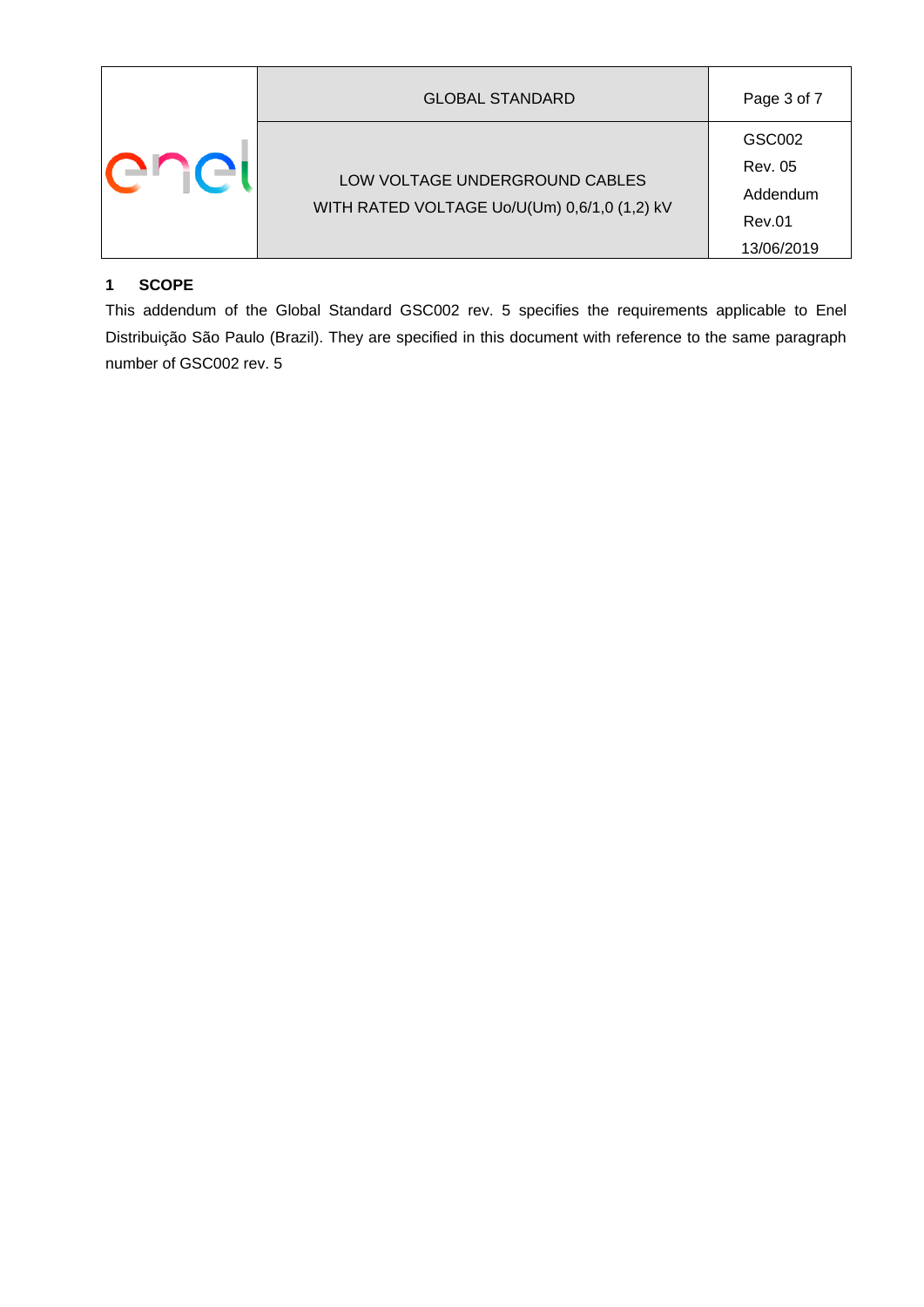|         | <b>GLOBAL STANDARD</b>                                                         | Page 4 of 7                                           |
|---------|--------------------------------------------------------------------------------|-------------------------------------------------------|
| ÷r i( → | LOW VOLTAGE UNDERGROUND CABLES<br>WITH RATED VOLTAGE Uo/U(Um) 0,6/1,0 (1,2) kV | GSC002<br>Rev. 05<br>Addendum<br>Rev.01<br>13/06/2019 |

## <span id="page-3-0"></span>LOCAL SECTION D - ENEL DISTRIBUIÇÃO SÃO PAULO

| <b>ITEM</b> | <b>TITLE</b>                          | <b>DESCRIPTION</b>                                                                                                                                                                                                                                                                                                                                                                                                                                                                                                                                                                                                                                                                                                                                                                                                                                                                                                                                                                                                                                                                                                                                                                                                                                                                                                                                                                                                                                                                                                                                                                                                                                                                                                                                                             |
|-------------|---------------------------------------|--------------------------------------------------------------------------------------------------------------------------------------------------------------------------------------------------------------------------------------------------------------------------------------------------------------------------------------------------------------------------------------------------------------------------------------------------------------------------------------------------------------------------------------------------------------------------------------------------------------------------------------------------------------------------------------------------------------------------------------------------------------------------------------------------------------------------------------------------------------------------------------------------------------------------------------------------------------------------------------------------------------------------------------------------------------------------------------------------------------------------------------------------------------------------------------------------------------------------------------------------------------------------------------------------------------------------------------------------------------------------------------------------------------------------------------------------------------------------------------------------------------------------------------------------------------------------------------------------------------------------------------------------------------------------------------------------------------------------------------------------------------------------------|
| 3.3         | <b>Local Standards</b>                | ABNT NBR 6251, Cabos de potência com isolação extrudada para tensões de 1 a<br>35kV – Requisitos construtivos<br>ABNT NBR 7285, Cabos de potência com isolação extrudada de polietileno<br>termofixo (XLPE) para tensão de 0,6/1kV - sem cobertura - requisitos de<br>desempenho<br>ABNT NBR 11137, Carretel de madeira para acondicionamento de fios e cabos<br>elétricos - dimensões e estruturas<br>ABNT NBR NM 280, Condutores de cabos isolados (IEC 60228, MOD)                                                                                                                                                                                                                                                                                                                                                                                                                                                                                                                                                                                                                                                                                                                                                                                                                                                                                                                                                                                                                                                                                                                                                                                                                                                                                                          |
| 8           | <b>CONDITIONS OF</b><br><b>SUPPLY</b> | PACKAGING AND LABELING<br>The conductor will be delivered by the manufacturer in wood or metal drum, which<br>will not be returned, according to maximum and minimum dimensions shown in<br>Table A and according to Figure $N^{\circ}$ 3.<br>The total length of the driver given on each reel may not be less than requested in<br>the purchase order and shall not exceed by more than $\pm$ 5%. The maximum gross<br>weight of the reel is packed 2,200 kg.<br>It should protect the ends of each cable reel with caps to prevent moisture ingress<br>and must be internally secured to the spool ends, and must be mechanically<br>protected against possible damages from the handling and transport of each reel,<br>leaving both accessible through the use of internal helix or conch in each reel ends.<br>When the distance between the source of manufacture and storage location of the<br>purchaser involving only a means of transport and less than 200 km away, the use<br>of internal propeller only reels of conductors greater than or equal to 120 mm <sup>2</sup><br>section is required; this restriction does not release moisture protection of both<br>visible ends of the conductor, mechanical protection and careful handling of the<br>reels.<br>The wooden spools will be treated according to international requirements for pest<br>control, avoiding the compound " Pentachlorophenol " and " Creosote " . Treatment<br>should include, at least : high toxicity to decay organisms, high penetration and<br>holding power, chemical stability, non-corrosive to metals and substances<br>affecting physical characteristics of the wood and weather protection<br>Note: The purchase order could specify a maximum length of cable in drum. |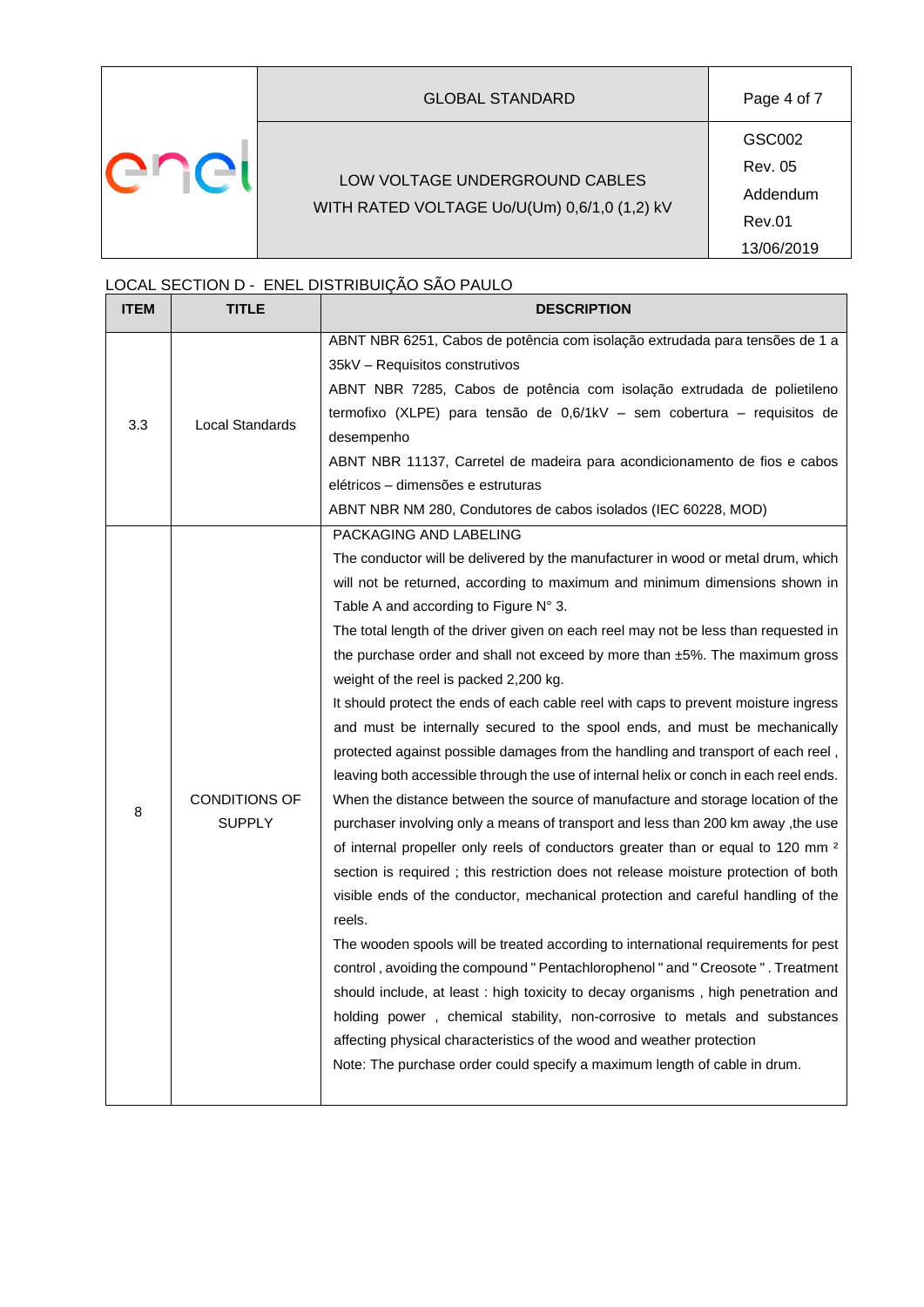| <b>GLOBAL STANDARD</b>                                                         | Page 5 of 7                                                         |
|--------------------------------------------------------------------------------|---------------------------------------------------------------------|
| LOW VOLTAGE UNDERGROUND CABLES<br>WITH RATED VOLTAGE Uo/U(Um) 0,6/1,0 (1,2) kV | GSC002<br><b>Rev. 05</b><br>Addendum<br><b>Rev.01</b><br>13/06/2019 |

#### LOCAL SECTION D - ENEL DISTRIBUIÇÃO SÃO PAULO

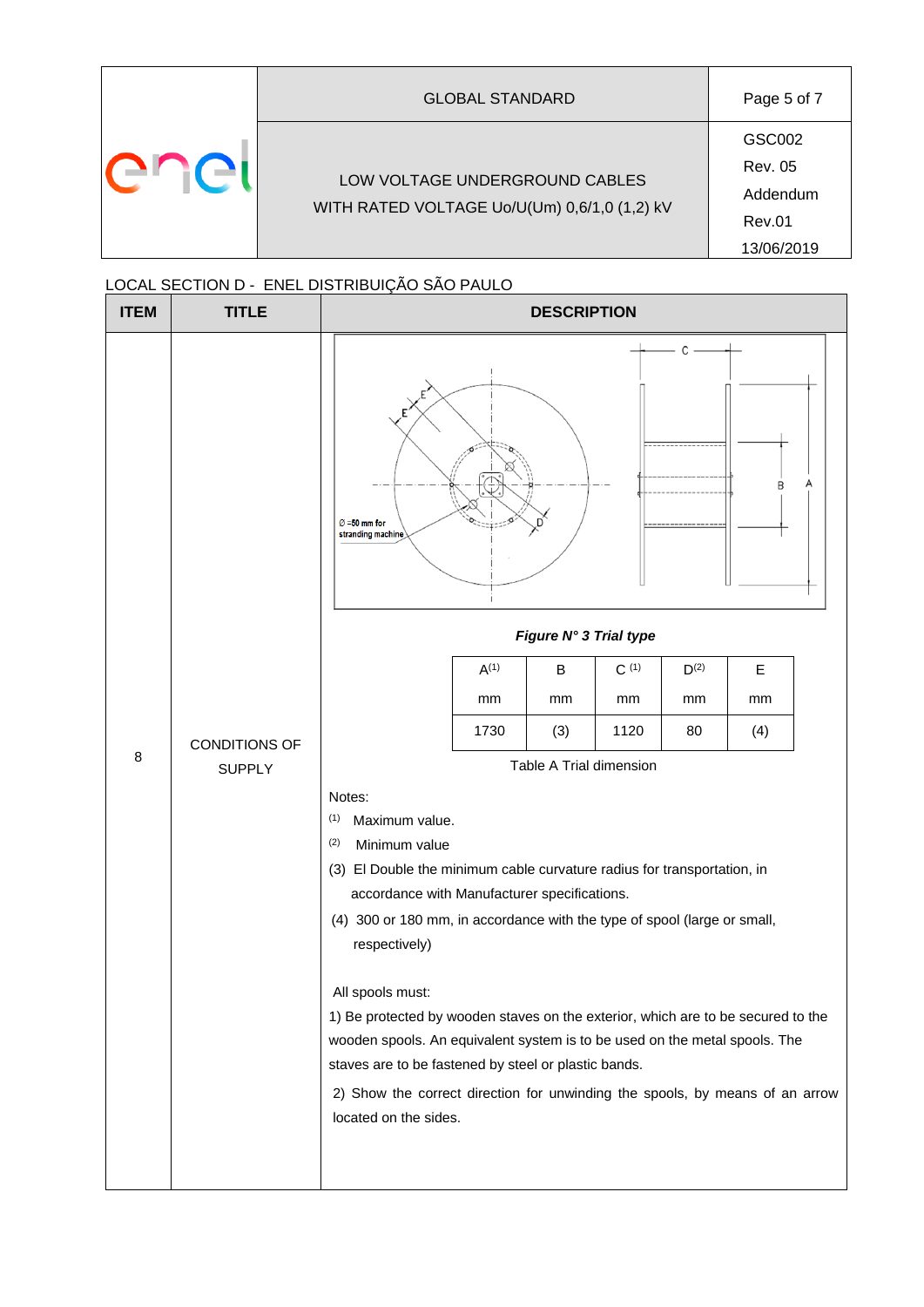|        | <b>GLOBAL STANDARD</b>                                                         | Page 6 of 7                                                  |
|--------|--------------------------------------------------------------------------------|--------------------------------------------------------------|
| er ici | LOW VOLTAGE UNDERGROUND CABLES<br>WITH RATED VOLTAGE Uo/U(Um) 0,6/1,0 (1,2) kV | GSC002<br><b>Rev. 05</b><br>Addendum<br>Rev.01<br>13/06/2019 |

#### LOCAL SECTION D - ENEL DISTRIBUIÇÃO SÃO PAULO

| <b>ITEM</b> | <b>TITLE</b>                          |                                                                                                                                                                                                                                                                                                                                                                                                                                                                                                                                                                                                                                                                                                                                                                                                                                             |                   | <b>DESCRIPTION</b>                |                              |
|-------------|---------------------------------------|---------------------------------------------------------------------------------------------------------------------------------------------------------------------------------------------------------------------------------------------------------------------------------------------------------------------------------------------------------------------------------------------------------------------------------------------------------------------------------------------------------------------------------------------------------------------------------------------------------------------------------------------------------------------------------------------------------------------------------------------------------------------------------------------------------------------------------------------|-------------------|-----------------------------------|------------------------------|
| 8           | <b>CONDITIONS OF</b><br><b>SUPPLY</b> | 3) Have a rustproof nameplate on each side of the spool. Each nameplate will show<br>the following information (as a minimum), in the language of the country where the<br>cable is to be used (Spanish or Portuguese).<br>The following data will be required:<br>Name of the Manufacturer<br>$\bullet$<br>Country of origin of the batch<br>٠<br>The words: "ENEL GROUP"<br>$\bullet$<br>ENEL RIO/ENEL CEARÁ/ENEL GOIÁS/ENEL SÃO PAULO (according to<br>$\bullet$<br>purchase)<br>Purchase Order number<br>$\bullet$<br>Maximum voltage between lines<br>$\bullet$<br>Conductor Material and insulation type<br>$\bullet$<br>Nominal cross-sectional area (mm <sup>2</sup> )<br>$\bullet$<br>Number of the spool within the batch<br>$\bullet$<br>Net weight and gross weight, in kg.<br>$\bullet$<br>Length of the conductor, in meters. |                   |                                   |                              |
|             |                                       | Country<br>code<br>325016                                                                                                                                                                                                                                                                                                                                                                                                                                                                                                                                                                                                                                                                                                                                                                                                                   | Formation<br>1x16 | Spool max dimension<br>Cable roll | Nominal<br>length [m]<br>100 |
|             |                                       | 325015                                                                                                                                                                                                                                                                                                                                                                                                                                                                                                                                                                                                                                                                                                                                                                                                                                      | 1x35              | ABNT 11137 90/60                  | 1000                         |
|             |                                       | 325014                                                                                                                                                                                                                                                                                                                                                                                                                                                                                                                                                                                                                                                                                                                                                                                                                                      | 1x95              | ABNT 11137 90/60                  | 600                          |
|             |                                       | 323864                                                                                                                                                                                                                                                                                                                                                                                                                                                                                                                                                                                                                                                                                                                                                                                                                                      | 1x240             | ABNT 11137 100/60                 | 250                          |
|             |                                       |                                                                                                                                                                                                                                                                                                                                                                                                                                                                                                                                                                                                                                                                                                                                                                                                                                             |                   |                                   |                              |